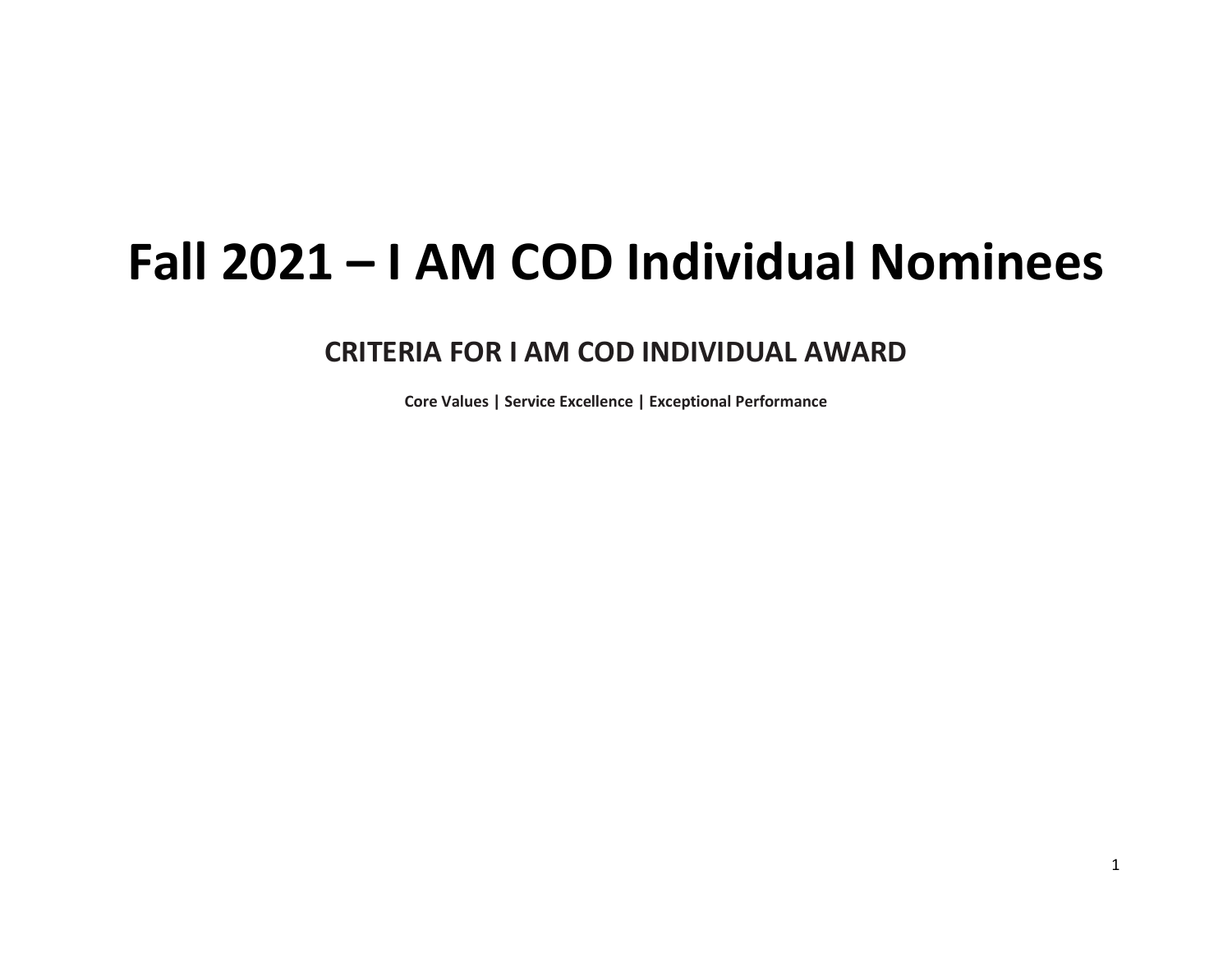## **INDIVIDUAL NOMINEES**

| <b>Nominee</b>                | Nominator(s)                                                                                               |
|-------------------------------|------------------------------------------------------------------------------------------------------------|
| <b>Alice Paul-Paese</b>       | Michelle Resnick                                                                                           |
| (Cashier's Office)            | (Accounts Receivable)                                                                                      |
| Ashley McLaughlin             | Wendy Garland, Kristy Tomaszewski, Cecilia Mika, Amber Molina, Katie Gargula, Josh Perez, Ruta Jonusaitis, |
| (Adult Education)             | Susan Blatt, Dan Deasy, Ellen Schumacher and Tine Kelly                                                    |
|                               | (Adult Education Team)                                                                                     |
| Cathie Walker                 | Lisa Higgins                                                                                               |
| (Liberal Arts)                | (Liberal Arts)                                                                                             |
| <b>Barb Groves</b>            | <b>Monica Miller</b>                                                                                       |
| (Office of the Provost)       | (Business & Applied Technology)                                                                            |
| Dirk Heid                     | <b>Remic Ensweiler</b>                                                                                     |
| (Facilities)                  | (Biology, STEM Division)                                                                                   |
| Eric Schultz                  | Lisa Orabutt                                                                                               |
| (Conference & Event Services) | (Screener)                                                                                                 |
| Jordan Towne                  | Theresa Dobersztyn                                                                                         |
| (Procurement Services)        | (Procurement Services)                                                                                     |
| Karyin Boulom                 | Sally Fairbank                                                                                             |
| (Campus Services)             | (Business Technology)                                                                                      |
| Lori Patnaude                 | <b>Sherry Machacek</b>                                                                                     |
| (Testing Center)              | (Testing Center)                                                                                           |
| Marie Tenzinger               | <b>Tom Carter</b>                                                                                          |
| (STEM Division)               | (Physics, STEM Division)                                                                                   |
| Molly Junokas                 | <b>Kimberly Morris</b>                                                                                     |
| (Theater)                     | (Theater)                                                                                                  |
| Paul Thompson                 | Jim Nocera & Ed Kuhs                                                                                       |
| (Multimedia Services)         | (Multimedia Services)                                                                                      |
| <b>Robert Murr</b>            | <b>Raul Valladares</b>                                                                                     |
| (Information Technology)      | (Police)                                                                                                   |
| Susan Fenwick                 | Richard Jarman                                                                                             |
| (STEM Division)               | (Chemistry, STEM Division)                                                                                 |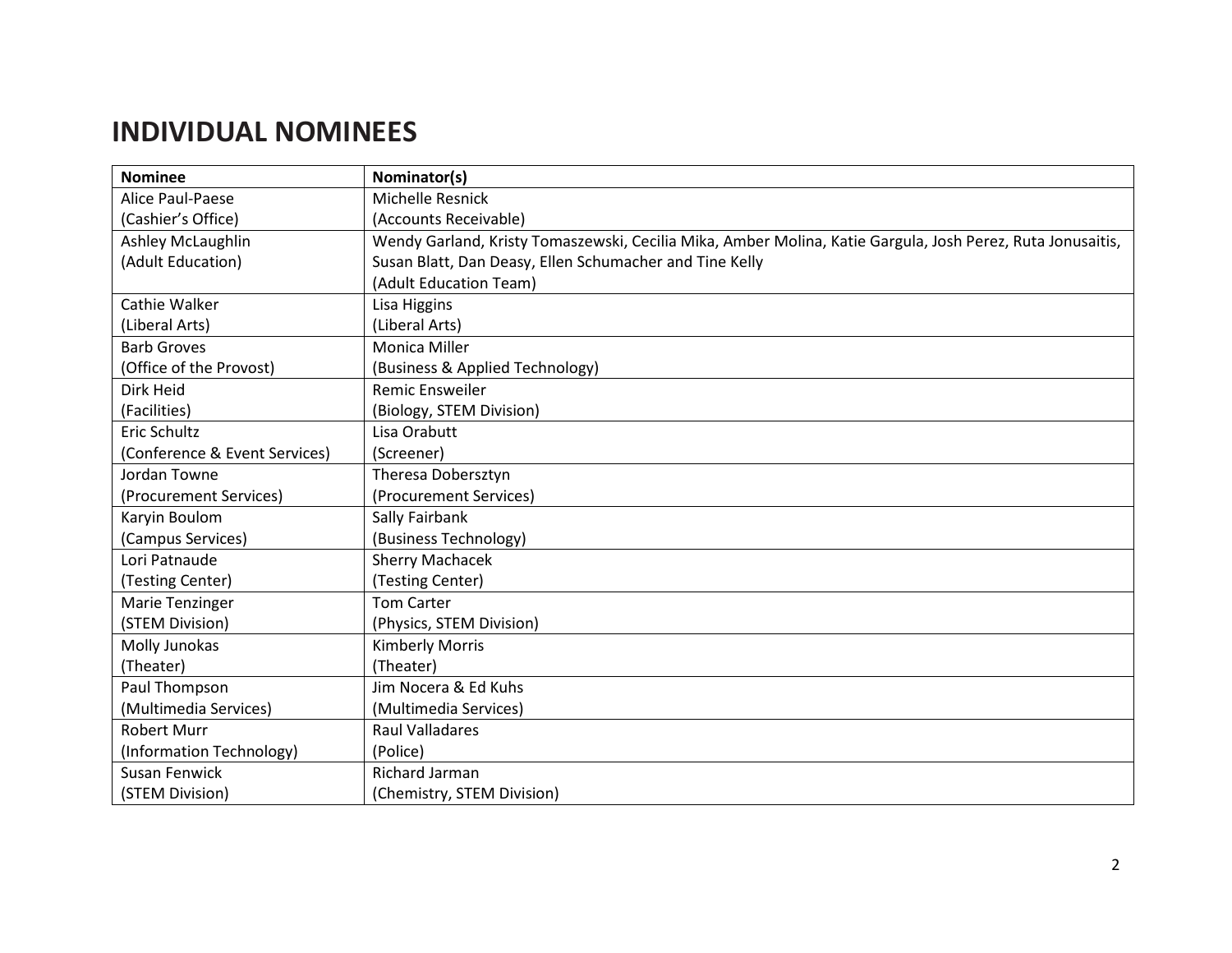| <b>Nominee</b>     | <b>Nomination Submission Text</b>                                                                               |
|--------------------|-----------------------------------------------------------------------------------------------------------------|
| Alice Paul-Paese   | Alice is the epitome of the "I am COD award." Alice works tirelessly for the College, but she makes it look     |
| (Cashier's Office) | effortless. Every day she gives it her all and leads by example for her team, her colleagues, and our students. |
|                    | No matter the situation, Alice is always the first one to smile and exclaim, "We got this!" There are 3         |
|                    | examples from this past year that stand out the most. (1) Alice came to campus every week to help sort the      |
|                    | finance mail, process checks, process deposits, and she went above and beyond to help in every way              |
|                    | possible. (2) Alice was quick to adapt and come up with solutions for the nursing deposit process. The          |
|                    | deposit previously had to be paid in person to complete the process of being accepted into the nursing          |
|                    | program. Alice took the initiative to work with the nursing department to find a solution. (3) Alice's handling |
|                    | of escalated situations. There is no other way to describe how she handles as many challenging situations as    |
|                    | she does besides using the term 'magic.' I know it might sound surprising, but students are not always          |
|                    | excited to talk to the Cashier's Office. No matter the situation, Alice has a way of connecting to the student  |
|                    | so that the student understands the situation, knows that they are valued, and that we are here to assist       |
|                    | them.                                                                                                           |

| <b>Nominee</b>    | <b>Nomination Submission Text</b>                                                                              |
|-------------------|----------------------------------------------------------------------------------------------------------------|
| Ashley McLaughlin | Ashley McLaughlin is not only an amazing manager, coworker and peer but also a true Chaparral. She soars       |
| (Adult Education) | in her dedication to the success of our Adult Education Program (both English Language Learners and Adult      |
|                   | Basic Ed/High School Equivalency Students) through her positive attitude, organizational skills and hard       |
|                   | work. With a bird's eye view, she manages the many facets of our staff (which has been especially              |
|                   | impressive through the pandemic.) She has the wonderful ability to gracefully swoop in to help her staff       |
|                   | when they're out sick, have a family emergency or just need an extra hand with the patience and knowledge      |
|                   | of a true leader. It's truly impressive the many hats she wears! Additionally, as one of the only offices open |
|                   | on campus this past year, Ashley has not only helped OUR students, but as also flown in to help ANY COD        |
|                   | student navigate their way through any questions or problems that come to her attention.                       |

| <b>Nominee</b> | <b>Nomination Submission Text</b>                                                                              |
|----------------|----------------------------------------------------------------------------------------------------------------|
| Cathie Walker  | Cathie Walker is irreplaceable. Without her, so many things that we do would be more difficult. She is a       |
| (Liberal Arts) | wealth of knowledge about processes and procedures. She is a highly competent problem solver and will go       |
|                | the extra mile to make sure things are done exceptionally well. I have observed that she is a great manager    |
|                | of the staff in Liberal Arts. She is a kind person and gentle in her criticism or correction of others. She is |
|                | someone that I turn to about so many things. She just knows so much about the functions of the college         |
|                | that she can answer (or find the answer) to virtually anything. During the remote situation, she has helped    |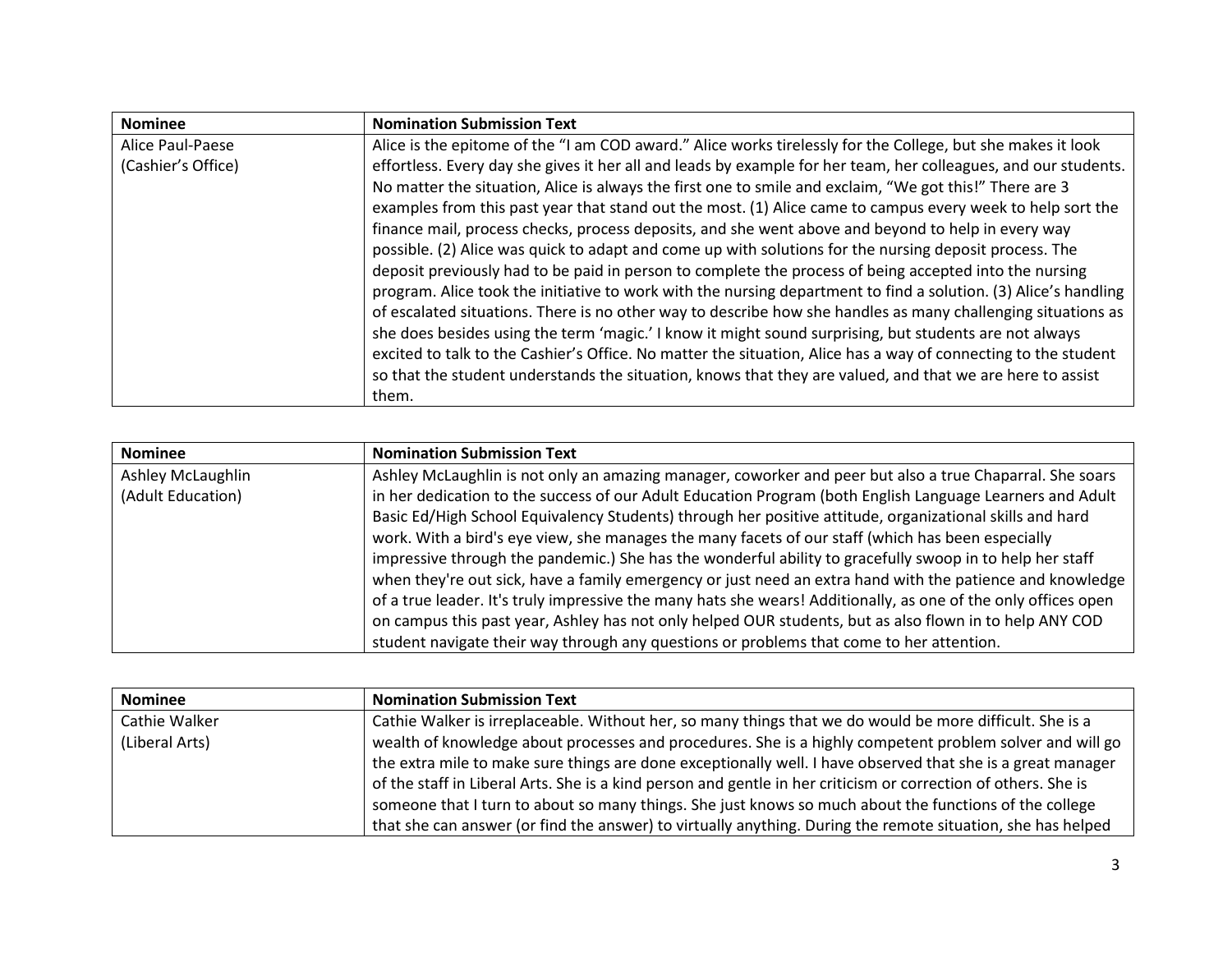| me check on a large delivery on campus, answered my many stupid questions about Concur or teaching-        |
|------------------------------------------------------------------------------------------------------------|
| related purchases and helped me sort out several course scheduling dilemmas. She is always calm even       |
| when others might panic. She has truly shown grace under pressure during the Covid-19 situation. She is    |
| always helpful and responsive. Cathie makes the nitty gritty of work pleasant and a pleasure. She deserves |
| this award because she embodies the criteria of the award in her everyday attitude and performance. She is |
| truly an important part of the backbone of the college.                                                    |

| <b>Nominee</b>          | <b>Nomination Submission Text</b>                                                                           |
|-------------------------|-------------------------------------------------------------------------------------------------------------|
| <b>Barb Groves</b>      | This nomination is based on an overall commitment to the students and the College, not just one specific    |
| (Office of the Provost) | event. Barb Groves lives her work life as an example of a commitment to the College's Mission, Vision and   |
|                         | Values. Flipping to a completely remote work environment last year presented many challenges for the        |
|                         | College community. Barb helped to ease that transition in many ways. While filling in or training temporary |
|                         | help in vacant positions in her area, Barb continued to serve, with excellence, the Academic Affairs        |
|                         | department as assistant to the provost. The work she accomplished for our Division directly benefited       |
|                         | students from her processing faculty and staff requests for work-at-home equipment and supplies to other    |
|                         | requests that required the provost's attention. Additionally, Barb entered requisitions for our Perkins     |
|                         | funded purchases, some of which were complex capital equipment requests. My experiences with Barb           |
|                         | were on behalf of faculty, staff and programs of the Business and Applied Technology Division, and a very   |
|                         | small facet of what she does daily for the College. Though I know there are many aspects of her role for    |
|                         | which my position does not interface, Barb's commitment to students and the College's core values models    |
|                         | service excellence. She gives 110%. Academic Affairs Department is fortunate to have Barb Groves on our     |
|                         | team.                                                                                                       |

| <b>Nominee</b> | <b>Nomination Submission Text</b>                                                                            |
|----------------|--------------------------------------------------------------------------------------------------------------|
| Dirk Heid      | Dirk Heid consistently displays the highest moral character and ethical behavior in our interactions. No     |
| (Facilities)   | matter what the situation I need help with is, he acts in a truthful and trustworthy manner. Frequently, I   |
|                | ask Dirk to help with a difficult situation I am having or inquire about utilizing one of his tools. In each |
|                | scenario, he is courteous and displays dignity toward me. Whenever I interact with Dirk, whether it is to    |
|                | help with a planting project or bounce ideas off him about paths or other such things; I am blown away by    |
|                | his effort, will, and work ethic. It is truly an inspiration to me and my work as a land manager, seeing how |
|                | Dirk interacts with his mandate and his crew to promote student success.                                     |
|                |                                                                                                              |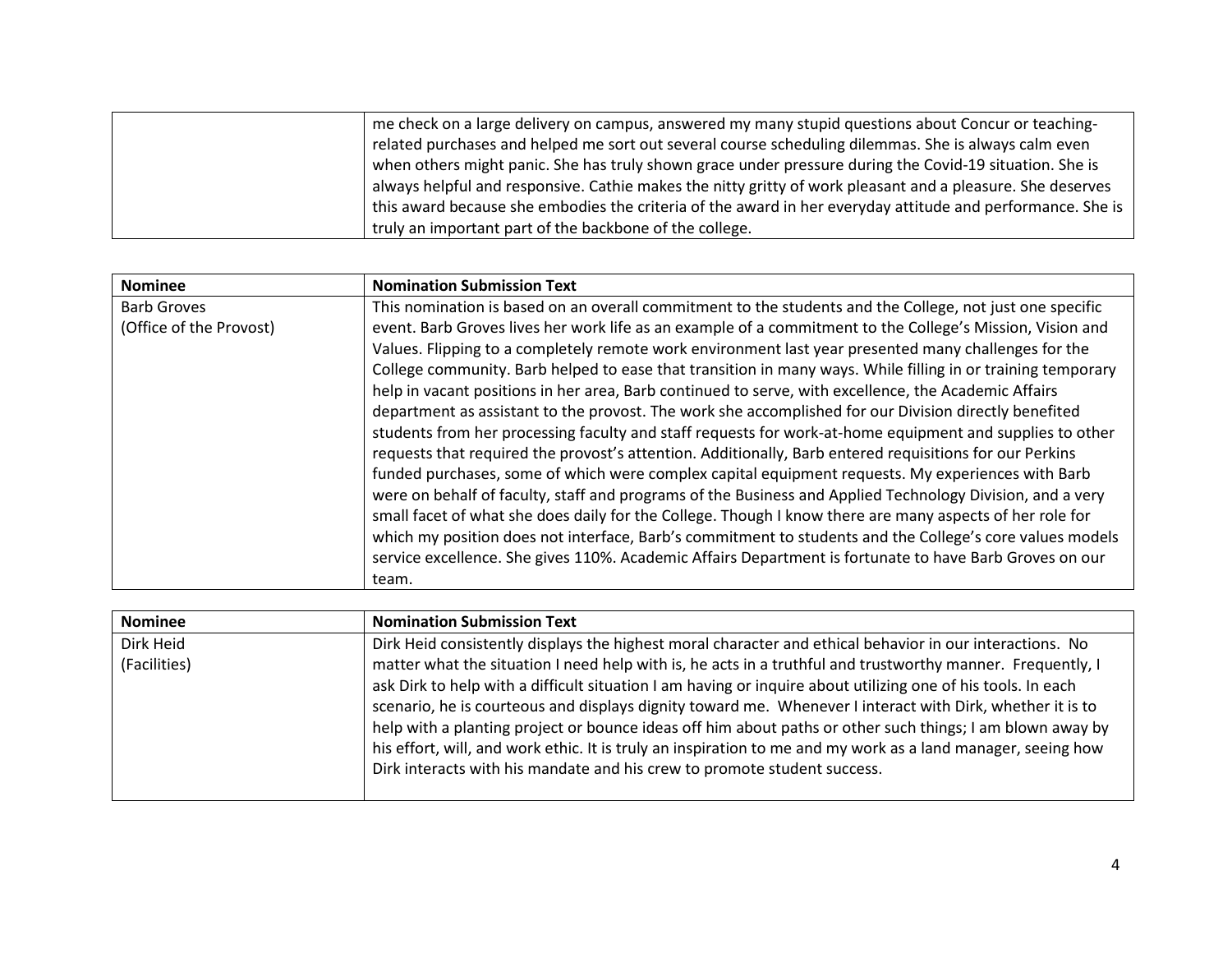| This year not only did Dirk help approve a planting project, but also took the time on a Saturday to come  |
|------------------------------------------------------------------------------------------------------------|
| help plant. Also, I have initiated conversations with him about potentially converting some landscape on   |
| campus to something more sustainable. Instead of not getting support as was the response in the past, Dirk |
| listened to the ideas and actually considered them I believe that Dirk exhibits core values, service       |
| excellence, and exceptional performance for the college.                                                   |

| <b>Nominee</b>                | <b>Nomination Submission Text</b>                                                                           |
|-------------------------------|-------------------------------------------------------------------------------------------------------------|
| Eric Schultz                  | The impact of the COVID 19 pandemic caused hysteria and concern across the nation. College of DuPage,       |
| (Conference & Event Services) | along with all schools across the nation had to close campuses, in order to keep employees, students and    |
|                               | residents safe. As the pandemic began to come under control, College of Dupage began to slowly re-open,     |
|                               | to welcome back some faculty and students who had to be on campus to finish their courses. They needed      |
|                               | someone to head the re-opening, to enforce CDC procedures and standards, that would help keep faculty       |
|                               | and students safe and comfortable. That employee was Eric Schultz. He hand picked his team of supervisors   |
|                               | to put all elements into place and make sure they all properly worked. He picked his temp screeners and put |
|                               | them through proper training to help enforce CDC and College of DuPage requirements that helped keep        |
|                               | the campus safe and COVID 19 free, as best as they could. He worked with his 40+ temp screeenrs crazy       |
|                               | schedules and tried to be as fair as he could with disbursing hours, even after final schedules were made   |
|                               | and an oops came up. He always tried to accommodate you, others to keep you happy. That is why I believe    |
|                               | Eric Schultz is COD and fully shows why he is I AM COD. Without his energy or dedication, the transition    |
|                               | back on campus may not have gone so smoothly, efficiently and safely.                                       |

| <b>Nominee</b>         | <b>Nomination Submission Text</b>                                                                            |
|------------------------|--------------------------------------------------------------------------------------------------------------|
| Jordan Towne           | The Procurement Services Team was operating at only 60% capacity in 2020 during the Pandemic before a        |
| (Procurement Services) | Buyer and Procurement Services Manager were hired. Jordan took on the added responsibility of Systems        |
|                        | Administrator for the new ESM Purchase eProcurement System that will go live on July 6, 2021. This           |
|                        | consisted of weekly vendor meetings to ensure the project implementation stayed on schedule for July         |
|                        | 2021. Jordan is always very courteous and respectful, has an extremely calm nature when dealing with         |
|                        | employees of all levels while troubleshooting issues as they arise. His calming nature provides a comfort    |
|                        | level to employees that their issues will be resolved in a timely manner. Jordan makes himself available to  |
|                        | provide assistance to his co-workers in order to ensure that the department is able to meet the needs of the |
|                        | employees while juggling multiple responsibilities. Jordan has exemplified exceptional performance in        |
|                        | becoming the Procurement Services Technical Consultant for not only learning all of the required systems     |
|                        | for the department, such as Mercury Commerce, Colleague and the new ESM Purchase eProcurement                |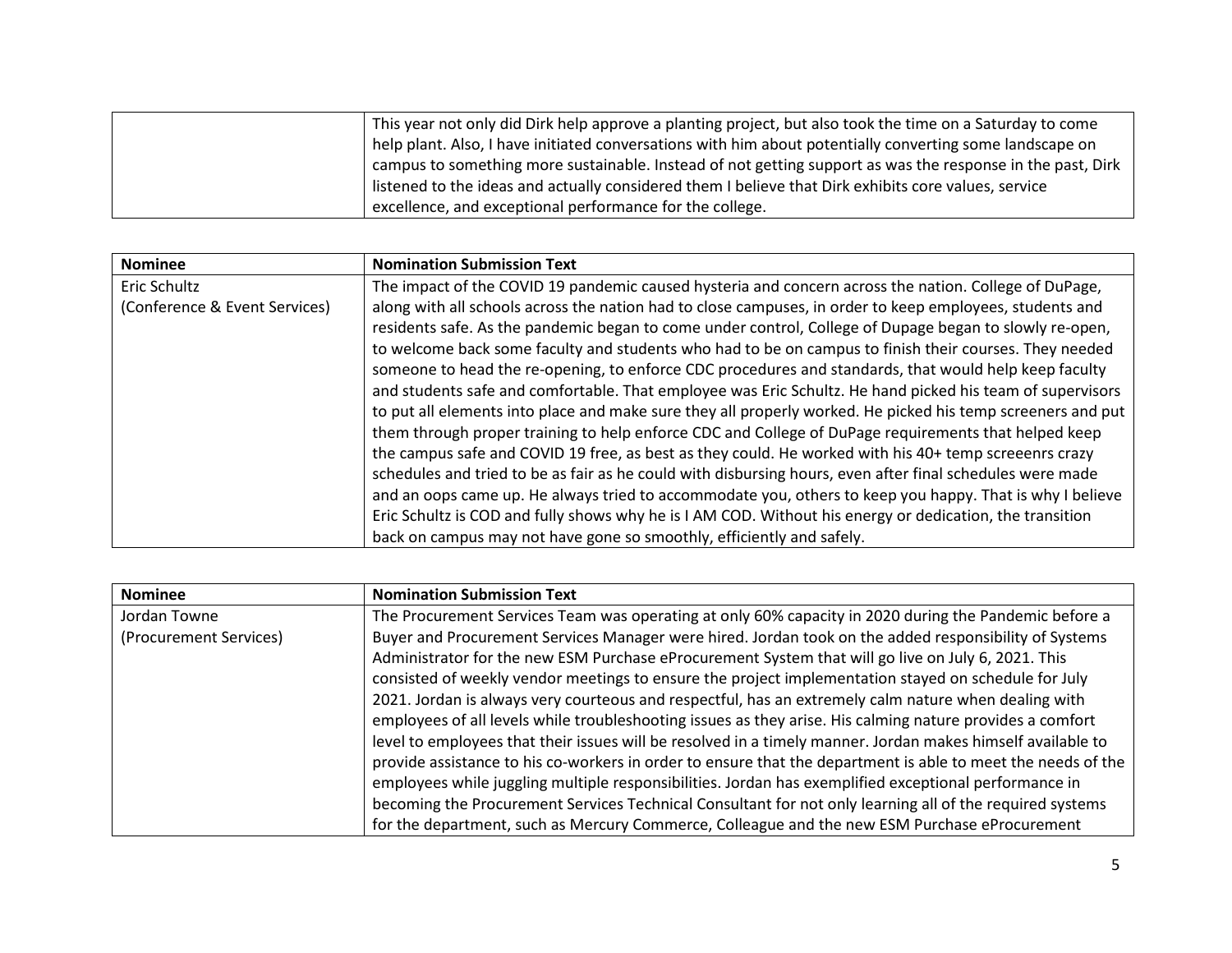| System, he effectively troubleshoots all of these systems when problems would arise. Th has been              |
|---------------------------------------------------------------------------------------------------------------|
| completed over and above his job responsibilities as Expediter. Jordan exemplifies the true qualities of what |
| a dedicated, hard working and exceptional COD award winning employee. I am proud and grateful to have         |
| Jordan as a member of the Procurement Services Team.                                                          |

| <b>Nominee</b>    | <b>Nomination Submission Text</b>                                                                                                                                                                                                                                                                                                                                                                                                                                                                                                                                                                                                                                                                                                                                                                                                                                                                                                                                                                       |
|-------------------|---------------------------------------------------------------------------------------------------------------------------------------------------------------------------------------------------------------------------------------------------------------------------------------------------------------------------------------------------------------------------------------------------------------------------------------------------------------------------------------------------------------------------------------------------------------------------------------------------------------------------------------------------------------------------------------------------------------------------------------------------------------------------------------------------------------------------------------------------------------------------------------------------------------------------------------------------------------------------------------------------------|
| Karyin Boulom     | I was hired in 2006 to develop a brand-new program at COD -an American Bar Association (ABA)- approved                                                                                                                                                                                                                                                                                                                                                                                                                                                                                                                                                                                                                                                                                                                                                                                                                                                                                                  |
| (Campus Services) | Paralegal Studies program. I achieved that goal in 2010, when our program became ABA-approved. We                                                                                                                                                                                                                                                                                                                                                                                                                                                                                                                                                                                                                                                                                                                                                                                                                                                                                                       |
|                   | were re-approved in 2018, and this approval extends until 2024. Simply put, I could not have done this                                                                                                                                                                                                                                                                                                                                                                                                                                                                                                                                                                                                                                                                                                                                                                                                                                                                                                  |
|                   | without the extraordinary assistance of Karyin Boulom.                                                                                                                                                                                                                                                                                                                                                                                                                                                                                                                                                                                                                                                                                                                                                                                                                                                                                                                                                  |
|                   | As a single-faculty Program Chair of a program with its own admission process and an outside approval body<br>that requires close adherence to its guidelines, there is much for me to monitor and track, and Karyin helps<br>me with all of it. She has been my loyal and hard-working behind-the-scenes ally as I have had to fill out<br>complex reports (including a lengthy Interim Report to the ABA that we submitted in July 2020) track data,<br>administer surveys, analyze results, complete job placement spreadsheets, review program admission files,<br>write program admission letters, and contact alumni. Much of the required administrative work to maintain<br>the program is tedious and time-consuming, yet Karyin does the work quickly, thoroughly, and<br>uncomplainingly. When I ask her to complete a project for me, she does so promptly and willingly, and<br>produces a product of the highest quality. One of the most challenging tasks that Karyin has had to assist |
|                   | with recently, in our COVID environment, is to organize our Paralegal Portfolio Expo as a virtual event. It has<br>required an extremely high level of detail and even mathematical ability. Karyin created a chart that<br>established evaluator teams for every student and devised a schedule so that evaluators rotated<br>throughout the evening, meeting different students for set time periods, over a three-hour period, in Zoom<br>breakout rooms.                                                                                                                                                                                                                                                                                                                                                                                                                                                                                                                                            |
|                   | There are a lot of moving parts to planning such an event, which is akin to orchestrating a three-dimensional<br>chess game, and Karyin handled it masterfully. I can always count on Karyin's help to produce accurate<br>charts, neatly formatted, for program review reports. She designs beautiful PowerPoint presentations for<br>the Advising Sessions for prospective new students that I host. Karyin helps me prepare for our biannual<br>Advisory Board meetings and Paralegal Adjunct Faculty meetings by formatting meeting agendas and                                                                                                                                                                                                                                                                                                                                                                                                                                                     |
|                   | handouts to make them more readable and attractive. Similarly, she reformats my syllabi and class<br>handouts so that they are more effective teaching tools.                                                                                                                                                                                                                                                                                                                                                                                                                                                                                                                                                                                                                                                                                                                                                                                                                                           |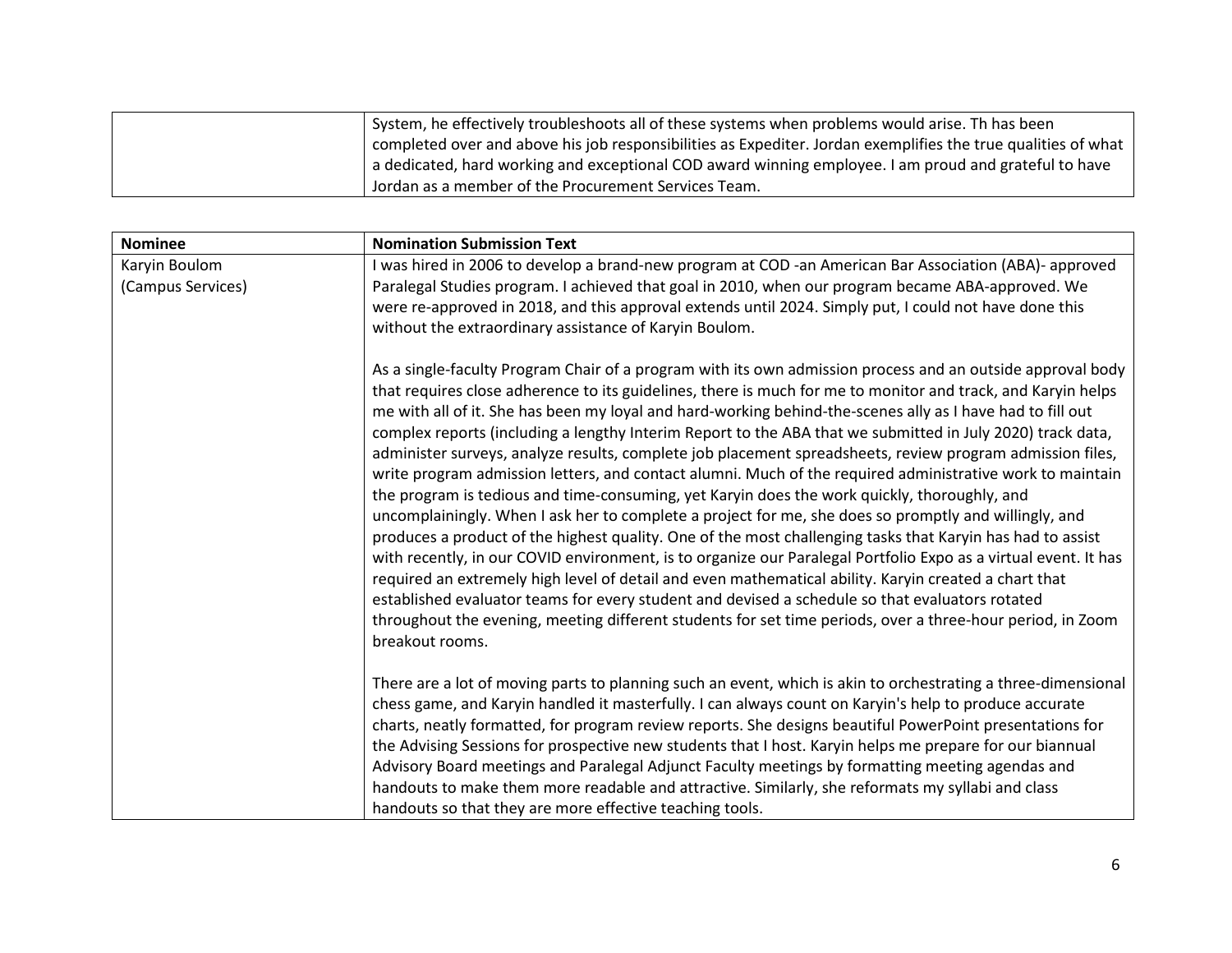| Karyin knows the Paralegal Studies program thoroughly and is as invested in it as I am. Karyin embodies the<br>core values of COD. She has integrity and can always be trusted to keep her word and follow through with      |
|------------------------------------------------------------------------------------------------------------------------------------------------------------------------------------------------------------------------------|
| projects. She is honest and trustworthy, keeping information confidential and secure. She is respectful and<br>professional with all her interactions with faculty and with students. She is reliable and responsible, often |
| working late into the evening (as her email responses demonstrate), to finish projects with tight deadlines. I<br>can't speak highly enough of her contributions to the Paralegal Studies program and to our students. We    |
| have a true gem of an employee in Karyin Boulom. It is my great pleasure to nominate Karyin for the I AM                                                                                                                     |
| COD Employee Recognition Individual Award.                                                                                                                                                                                   |

| <b>Nominee</b>   | <b>Nomination Submission Text</b>                                                                                                                                                                                                                                                                                                                                                                                                                                                                                                                                                                                                                                                                                                                                                                                                                                                                                                                                                                          |
|------------------|------------------------------------------------------------------------------------------------------------------------------------------------------------------------------------------------------------------------------------------------------------------------------------------------------------------------------------------------------------------------------------------------------------------------------------------------------------------------------------------------------------------------------------------------------------------------------------------------------------------------------------------------------------------------------------------------------------------------------------------------------------------------------------------------------------------------------------------------------------------------------------------------------------------------------------------------------------------------------------------------------------|
| Lori Patnaude    | Lori is an outstanding employee who plays a vital role in the Academic Testing Center's ability to provide a                                                                                                                                                                                                                                                                                                                                                                                                                                                                                                                                                                                                                                                                                                                                                                                                                                                                                               |
| (Testing Center) | variety of academic testing services, deliver great customer service and maintain the highest level of test<br>security. Working during a global pandemic has been challenging but Lori quickly adapted to the work at<br>home environment devoting long days, nights and weekends in order to provide academic testing services<br>to students during this unprecedented time. Throughout the past year, Lori has spent many hours working<br>with an outside remote proctoring service to provide Health Science students with a remote option for<br>taking required tests. Unfortunately, many students encountered problems that resulted in a lot of stress<br>and frustration. On several occasions, Lori arranged to proctor a few students herself, instead of asking<br>them to reschedule with the remote proctoring service, in order to ensure successful completion of the test.<br>Lori's dedication and compassion to providing students a better remote testing experience was never more |
|                  | evident. She is a role model for her employees and an exceptional person who truly cares about our                                                                                                                                                                                                                                                                                                                                                                                                                                                                                                                                                                                                                                                                                                                                                                                                                                                                                                         |
|                  | students and their needs.                                                                                                                                                                                                                                                                                                                                                                                                                                                                                                                                                                                                                                                                                                                                                                                                                                                                                                                                                                                  |

| <b>Nominee</b>                            | <b>Nomination Submission Text</b>                                                                                                                                                                                                                                                                                                                                                                                                                                                                                                                                                                                                                                                                              |
|-------------------------------------------|----------------------------------------------------------------------------------------------------------------------------------------------------------------------------------------------------------------------------------------------------------------------------------------------------------------------------------------------------------------------------------------------------------------------------------------------------------------------------------------------------------------------------------------------------------------------------------------------------------------------------------------------------------------------------------------------------------------|
| <b>Marie Tenzinger</b><br>(STEM Division) | We have been short-staffed in the STEM division for an entire semester and Marie quickly stepped forward<br>to cover all the needs. We couldn't have done it without her. But even more impressive than her work<br>outside her area of normal responsibility is her ability to do with courtesy and respect. This is extremely<br>important because to many students, Marie is the public face of the department. Marie is who they ask<br>about the status of a class, need a form or want to make an appointment with the Dean. More than once,<br>Marie has paused in the middle of pressing task such as getting the next semester's schedule submitted, to<br>deal with a student concern about a class. |
|                                           |                                                                                                                                                                                                                                                                                                                                                                                                                                                                                                                                                                                                                                                                                                                |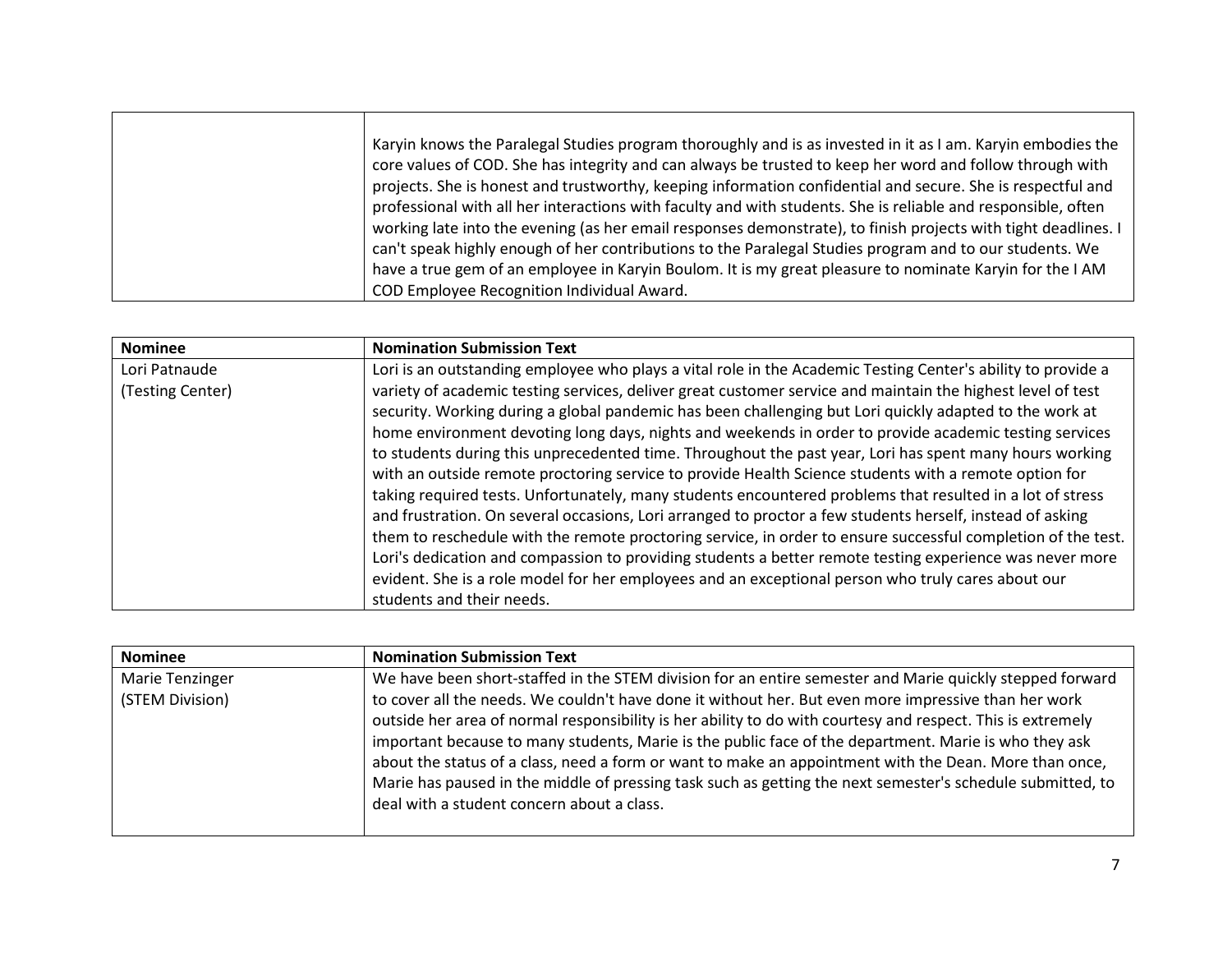| Although the student concern may have been minor at the scale of the college, Marie understood that to         |
|----------------------------------------------------------------------------------------------------------------|
| that student, it was one of the most important things in their world. Dean Cumpston said it best when she      |
| said "students are always her first priority". A classic example of her dedication is that she worked over the |
| Memorial Day weekend so that she could get summer faculty pay assignments in at the same time urgent           |
| changes needed to be made the fall class changes. Marie is an excellent team player and she has gotten         |
| new department members up to speed. Her strong institutional knowledge allows her to make suggestions          |
| to improve departmental workflow. She has made suggestions on the details of submitting book orders and        |
| inputting class schedule.                                                                                      |

| <b>Nominee</b> | <b>Nomination Submission Text</b>                                                                            |
|----------------|--------------------------------------------------------------------------------------------------------------|
| Molly Junokas  | Molly is the production coordinator for the Frida Kahlo Exhibit. She has kept us all together moving towards |
| (Theater)      | the goal of welcoming vast numbers of guests back onto the campus. Her organization, coordinator and         |
|                | overall pleasant and engaging demeanor is invaluable to this whole department but especially to the          |
|                | implementation of this massive project. She is always approachable and always either has the answer at her   |
|                | fingertips or knows who will. She is an excellent member of the team and I sincerely hope she will stay with |
|                | us for a long time.                                                                                          |

| <b>Nominee</b>                         | <b>Nomination Submission Text</b>                                                                                                                                                                                                                                                                                                                                                                                                                                                                                                                                                                                                                                                              |
|----------------------------------------|------------------------------------------------------------------------------------------------------------------------------------------------------------------------------------------------------------------------------------------------------------------------------------------------------------------------------------------------------------------------------------------------------------------------------------------------------------------------------------------------------------------------------------------------------------------------------------------------------------------------------------------------------------------------------------------------|
| Paul Thompson<br>(Multimedia Services) | On behalf of the Multimedia Services department, I nominate Paul Thompson, Multimedia<br>Writer/Producer/Director, for the I Am COD Award. Since starting as a student employee in 1987, Paul has<br>brought his talents and dedication to College of DuPage as a member of Multimedia Services for 34 years.<br>All three criteria for this award are present in every aspect of Paul's work, as demonstrated by a thorough<br>and consistent commitment to the College. He is passionate about advancing the college's mission and core<br>values.                                                                                                                                           |
|                                        | All of his interactions with clients, and the goals of his projects are enhanced by a strong sense of service<br>excellence. The quality of his work, accountability and enthusiasm all account for consistently exceptional<br>performance. All of this was most apparent in his efforts during COVID-19 campus closure. He recognized<br>the need for immediate communications during the earliest weeks of the pandemic and used his creative<br>skills as a seasoned producer to initiate and create several inspirational videos for students and the<br>community. These were essential to increase messaging and overall support during the critical first months<br>of campus closure. |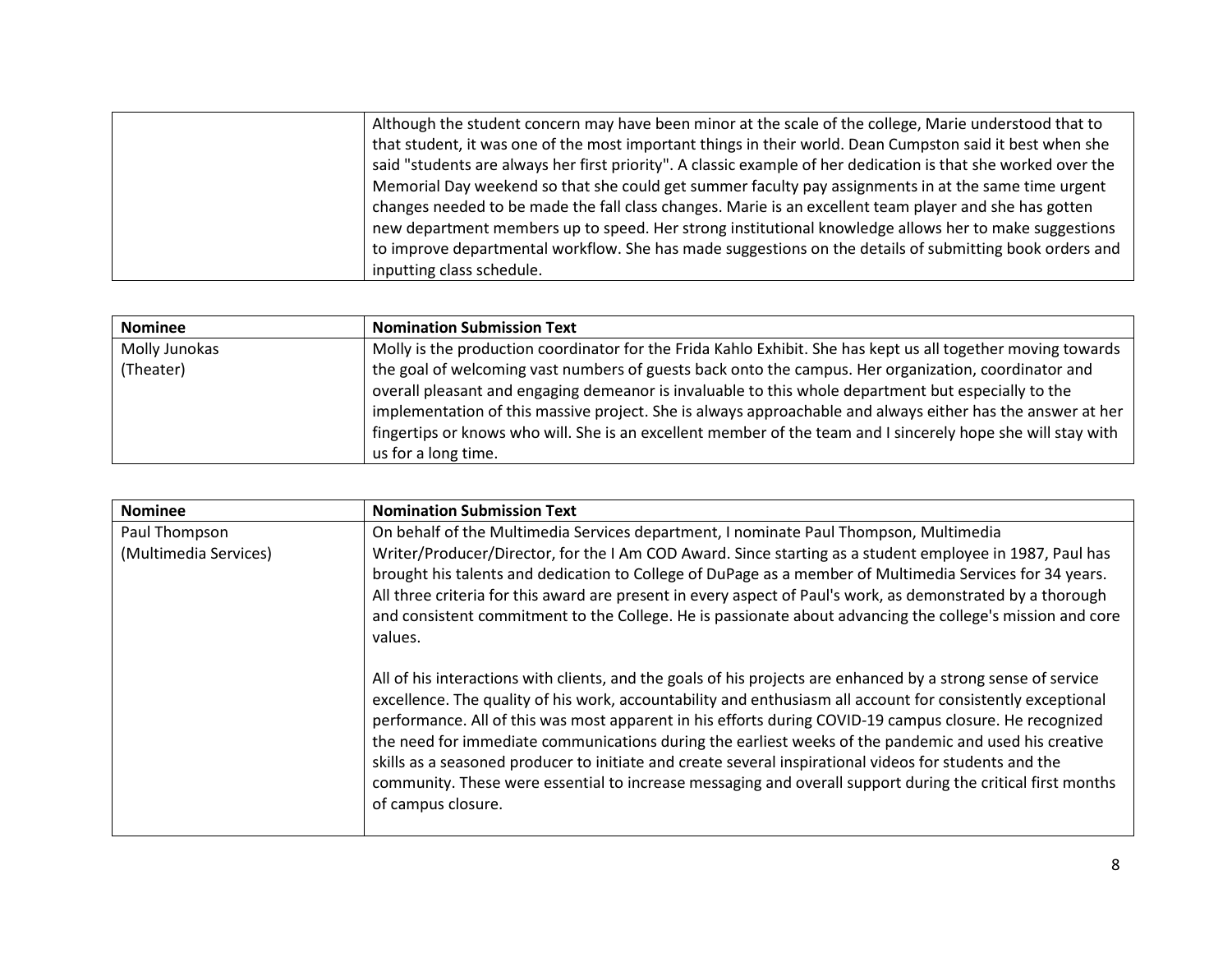| He produced widely viewed productions promoting the rescheduled Frida Kahlo exhibition, as well as       |
|----------------------------------------------------------------------------------------------------------|
| directed and edited multiple New Philharmonic concerts. Keeping the MAC and the College connected to its |
| patrons during times when live events were restricted, Paul went above and beyond what was necessary to  |
| produce high quality, culturally enriching arts programming to the community. He regularly works closely |
| with the Foundation on several projects promoting scholarships and student success; continues to support |
| internal communications with his involvement in In-Service events; and assists the Center for Student    |
| Diversity, Equity and Inclusion by promoting multiple events during Black History Month.                 |

| <b>Nominee</b>                          | <b>Nomination Submission Text</b>                                                                                                                                                                                                                                                                                                                                                                                                                                                                                                           |
|-----------------------------------------|---------------------------------------------------------------------------------------------------------------------------------------------------------------------------------------------------------------------------------------------------------------------------------------------------------------------------------------------------------------------------------------------------------------------------------------------------------------------------------------------------------------------------------------------|
| Robert Murr<br>(Information Technology) | Robert Murr has been a key part of the COD Police Department since his arrival, and continues during the<br>pandemic. He works countless hours both on campus and continues working when he gets home. He makes<br>himself available for phone calls, even off hours, and does not hesitate to come in to support the PD or<br>other departments on his own time. He was involved in much needed upgrades to various programs and<br>systems from initial bid to installation to implementation.                                            |
|                                         | He played a major role in updating a CADS system that had not been updated in over 15 years, while also<br>spending countless hours coordinating, facilitating, and troubleshooting the transition into Mobile Field<br>Reporting. He oversees the installation and maintenance of over 1100 cameras on campus and over 100<br>cameras at the Regional Centers, which is a key component in making students and staff feel safe. He has<br>also updated the Continental Card Access system, ensuring alarm points are functioning properly. |
|                                         | He also ensures that the Police Department meets the State requirements for our LEADS access points. He<br>was instrumental in the security upgrades to the renovated Cleve Carney Museum of Art in the MAC, which<br>were necessary, in order for "Frida Kahlo: Timeless" to come to fruition for students, staff, and the<br>community to enjoy.                                                                                                                                                                                          |

| <b>Nominee</b>  | <b>Nomination Submission Text</b>                                                                        |
|-----------------|----------------------------------------------------------------------------------------------------------|
| Susan Fenwick   | On behalf of other members of the STEM Scholarship team, Tom Carter, Cory DiCarlo, Marcia Frank, and     |
| (STEM Division) | Marci Rakestraw, I am nominating Susan Fenwick for the I AM COD AWARD. Susan is the Student Success      |
|                 | Coach in COD's STEM Scholarship program, which is funded by a grant from the National Science            |
|                 | Foundation. COD stands for student success and Susan pursues this in every aspect of her work. Susan     |
|                 | embodies all of the values of COD and her performance has been exemplary, taking the role of the success |
|                 | coach beyond expectations in developing the program.                                                     |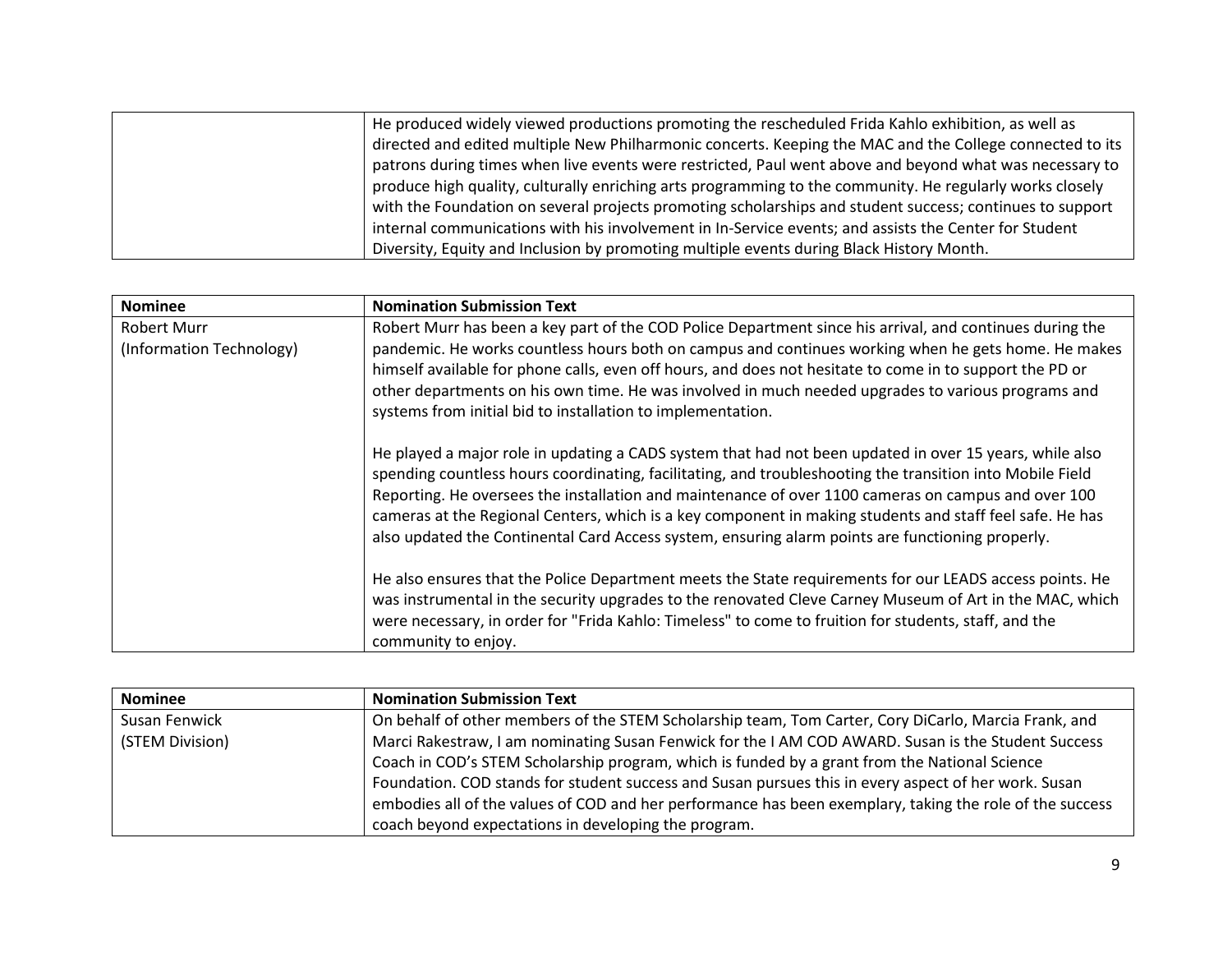| In many respects, the success coach's role in the STEM Scholarship program mirrors that of the Navigator in<br>Pathways. Susan has proved herself perfect for the position: she has a gentle spirit, a heart for service, and<br>is empathetic, kind and patient with our students, particularly when they encounter difficulties. Students<br>find it easy to relate to Susan. More often than not, she has been able to find solutions to keep students on<br>track who might otherwise have dropped out. She is no doubt the biggest reason why our program has<br>exceeded its goals in terms of student success each year.                                                                                                                                                                                                                                                                                      |
|----------------------------------------------------------------------------------------------------------------------------------------------------------------------------------------------------------------------------------------------------------------------------------------------------------------------------------------------------------------------------------------------------------------------------------------------------------------------------------------------------------------------------------------------------------------------------------------------------------------------------------------------------------------------------------------------------------------------------------------------------------------------------------------------------------------------------------------------------------------------------------------------------------------------|
| Susan has demonstrated great leadership and innovative thinking in promoting the program in college<br>events such as STEM Spotlight, Explore Engineering, Junior/Senior Night, and the college's Open House.<br>Susan has made presentations to several student clubs and organizations, as well as faculty/staff groups.<br>She arranges workshops that cover topics of importance to students such as resume writing, career<br>development, overcoming test anxiety, and transfer.                                                                                                                                                                                                                                                                                                                                                                                                                               |
| Susan also organized and conducted a field trip to University of Illinois, Chicago to introduce students in the<br>transfer process. Susan manages all aspects of the application process (around 100 students annually),<br>including working with the Financial Aid office to determine applicants' financial eligibility. She meets<br>regularly with students in person and via email, and manages academic monitoring of performance. Susan<br>also organizes and creates agendas for the weekly STEM team meetings.                                                                                                                                                                                                                                                                                                                                                                                            |
| She collects and organizes multiple forms of data required for the project reports such as academic<br>performance, hours worked, and analysis of student surveys. Susan has been of enormous value in<br>preparing the annual project reports for the NSF. The onset of the pandemic last year created new and<br>unexpected challenges for maintaining connections with the students. Susan demonstrated agility and<br>ingenuity in maintaining the sense of community that is a feature of the STEM Scholarship program. Susan<br>initiated a variety of opportunities for the STEM Scholar cohorts to stay connected. One project included<br>creating an online student organization in the Blackboard platform. Students could access resources<br>handouts, see a running list of STEM activities happening on and off campus, view recorded workshops,<br>message one another and use the discussion board. |
| Analytics show students did take advantage of this opportunity to view materials on their own time. In an<br>effort to keep students connected, Susan also identified several course sections that had multiple STEM<br>Scholars enrolled, and started group emails for those courses so that students could network and find<br>support despite a lack of the usual classroom interaction. Susan initiated periodic, optional STEM Scholar                                                                                                                                                                                                                                                                                                                                                                                                                                                                          |

Г